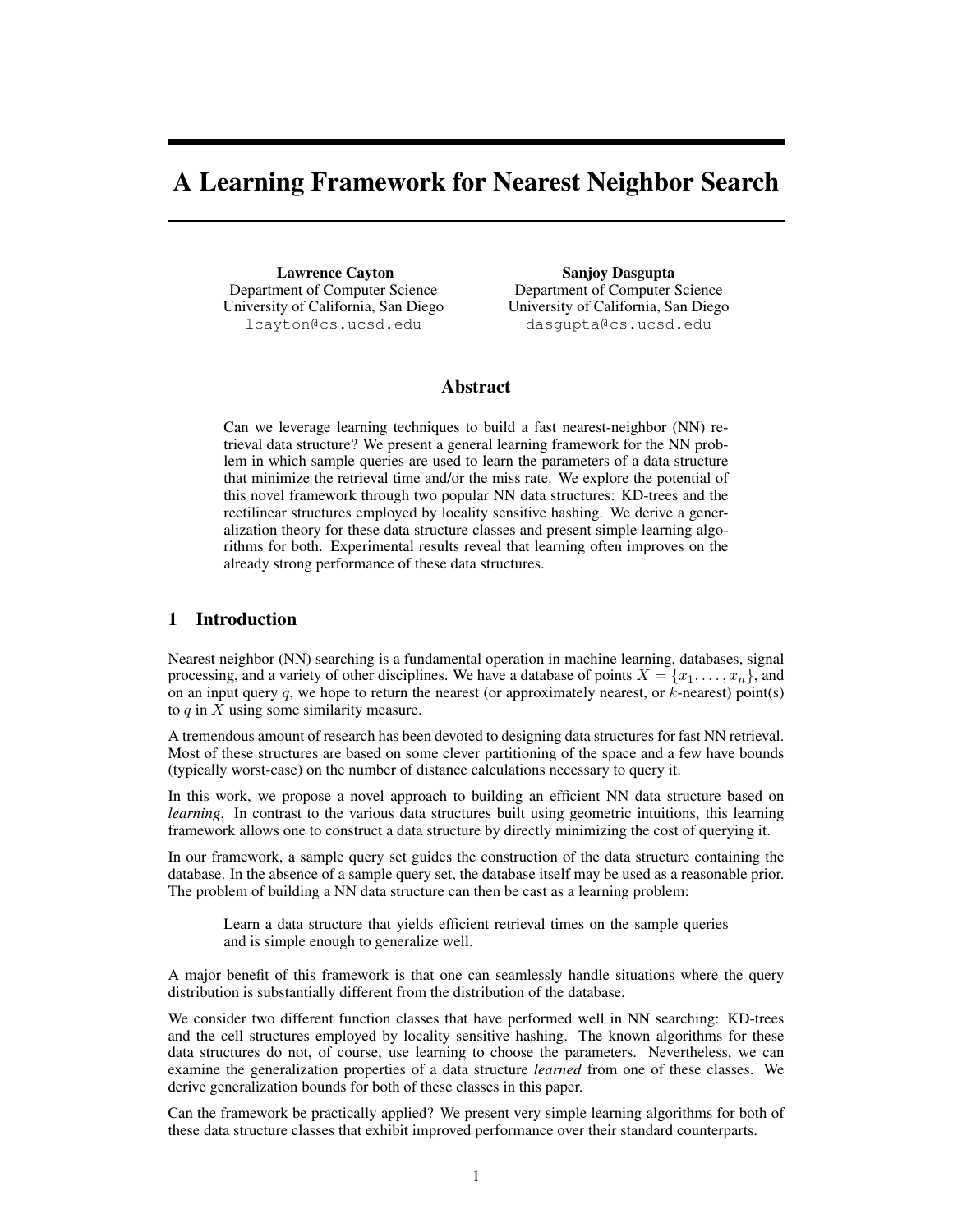We survey work on NN search structures in the next section, develop our learning framework formally in section 3, and describe our learning algorithms in section 4. Section 5 details a generalization theory, and section 6 presents experimental results.

# 2 Related work

There is a voluminous literature on data structures for nearest neighbor search, spanning several academic communities. Work on efficient NN data structures can be classified according to two criteria: whether they return exact or approximate answers to queries; and whether they merely assume the distance function is a metric or make a stronger assumption (usually that the data are Euclidean). The framework we describe in this paper applies to all these methods, though we focus in particular on data structures for  $\mathbb{R}^D$ .

Perhaps the most popular data structure for nearest neighbor search in  $\mathbb{R}^D$  is the simple and convenient *KD-tree* [1], which has enjoyed success in a vast range of applications. Its main downside is that its performance is widely believed to degrade rapidly with increasing dimension. Variants of the data structure have been developed to ameliorate this and other problems [2], though highdimensional databases continue to be challenging. One recent promising line of work suggests randomly projecting the database down to a low-dimensional space, and then using KD-trees [3, 4].

Locality sensitive hashing (LSH) has emerged as a promising option for high-dimensional NN search in  $\mathbb{R}^D$  [5]. Unlike KD-trees, it has strong theoretical guarantees for databases of arbitrary dimensionality, though they are for *approximate* NN search. We review both KD-trees and LSH in detail later.

For data in metric spaces, there are several schemes based on repeatedly applying the triangle inequality to eliminate portions of the space from consideration; these include Orchard's algorithm [6] and AESA [7]. Metric trees [8] and the recently suggested spill trees [3] are based on similar ideas and are related to KD-trees. A recent trend is to look for data structures that are attuned to the *intrinsic dimension*, *e.g.* [9]. See the excellent survey [10] for more information.

# 3 Learning framework

In this section we formalize a learning framework for NN search. This framework is quite general and will hopefully be of use to algorithmic developments in NN searching beyond those presented in this paper.

Let  $X = \{x_1, \ldots, x_n\}$  denote the database and Q the space from which queries are drawn. A typical example is  $X \subset \mathbb{R}^D$  and  $\mathcal{Q} = \mathbb{R}^D$ . We take a nearest neighbor data structure to be a mapping  $f: \mathcal{Q} \to 2^X$ ; the interpretation is we compute distances only to  $f(q)$ , not all of X. For example, the structure underlying LSH partitions  $\mathbb{R}^D$  into cells and a query is assigned to the subset of X that falls into the same cell.

What quantities are we interested in optimizing? We want to only compute distances to a small fraction of the database on a query; and, in the case of probabilistic algorithms, we want a high probability of success. More precisely, we hope to minimize the following two quantities for a data structure f:

• The fraction of  $X$  that we need to compute distances to:

$$
\operatorname{size}_f(q) \equiv \frac{|f(q)|}{n}
$$

.

• The fraction of a query's  $k$  nearest neighbors that are missed:

$$
\text{miss}_f(q) \equiv \frac{|\Gamma_k(q) \setminus f(q)|}{k}
$$

 $(\Gamma_k(q)$  denotes the k nearest neighbors of q in X).

In  $\epsilon$ -approximate NN search, we only require a point x such that  $d(q, x) \leq (1 + \epsilon)d(q, X)$ , so we instead use an approximate miss rate:

$$
\epsilon \text{miss}_f(q) \equiv \mathbf{1} \left[ \nexists x \in f(q) \text{ such that } d(q, x) \le (1 + \epsilon) d(q, X) \right].
$$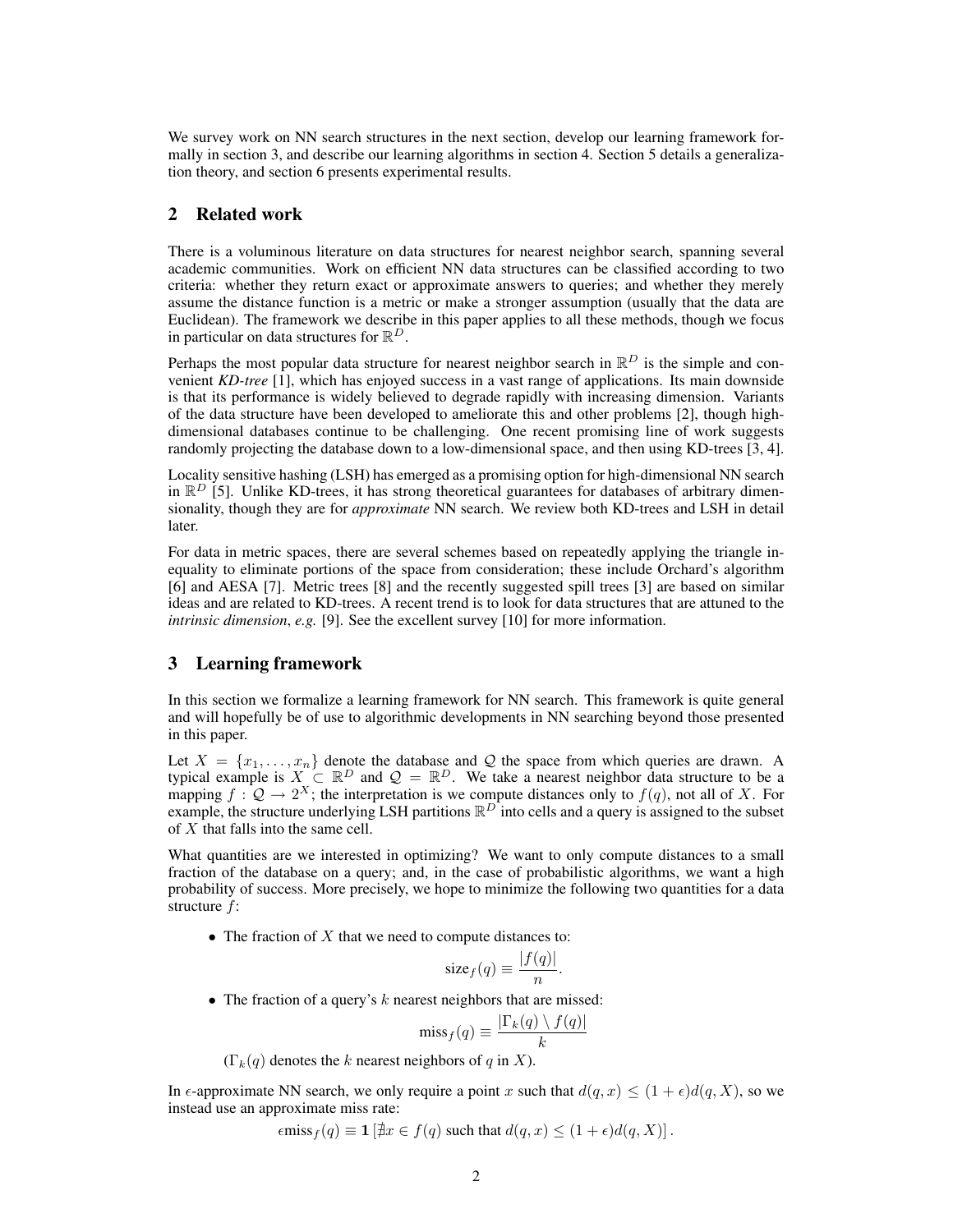None of the previously discussed data structures are built by explicitly minimizing these quantities, though there are known bounds for some. Why not? One reason is that research has typically focused on *worst-case* size<sub>f</sub> and miss<sub>f</sub> rates, which require minimizing these functions over *all*  $q \in \mathcal{Q}$ .  $\mathcal{Q}$  is typically infinite of course.

In this work, we instead focus on *average-case* size<sub>f</sub> and miss<sub>f</sub> rates—*i.e.* we assume q is a draw from some unknown distribution  $D$  on  $Q$  and hope to minimize

$$
\mathbb{E}_{q \sim \mathcal{D}}\left[\text{size}_f(q)\right] \quad \text{and} \quad \mathbb{E}_{q \sim \mathcal{D}}\left[\text{miss}_f(q)\right].
$$

To do so, we assume that we are given a sample query set  $Q = \{q_1, \ldots, q_m\}$  drawn iid from D. We attempt to build  $f$  minimizing the empirical size and miss rates, then resort to generalization bounds to relate these rates to the true ones.

# 4 Learning algorithms

We propose two learning algorithms in this section. The first is based on a splitting rule for KD-trees designed to minimize a greedy surrogate for the empirical size  $_f$  function. The second is a algorithm that determines the boundary locations of the cell structure used in LSH that minimize a tradeoff of the empirical size  $_f$  and  $\epsilon$ miss $_f$  functions.

### 4.1 KD-trees

KD-trees are a popular cell partitioning scheme for  $\mathbb{R}^D$  based on the binary search paradigm. The data structure is built by picking a dimension, splitting the database along the median value in that dimension, and then recursing on both halves.

**procedure** BUILDTREE $(S)$ if  $|S| <$  *MinSize*, return leaf. **else:** Pick an axis i. Let  $median = \text{median}(s_i : s \in S)$ .  $LeftTree = \text{BULDTREE}({s \in S : s_i \le median}).$  $RightTree = \text{BULDTREE}({s \in S : s_i > median}).$ return [*LeftTree*, *RightTree*, *median*, i].

To find a NN for a query  $q$ , one first computes distances to all points in the same cell, then traverses up the tree. At each parent node, the minimum distance between  $q$  and points already explored is compared to the distance to the split. If the latter is smaller, then the other child must be explored.

Explore right subtree: Do not explore:

Typically the cells contain only a few points; a query is expensive because it lies close to many of the cell boundaries and much of the tree must be explored.

### Learning method

Rather than picking the median split at each level, we use the training queries  $q_i$  to pick a split that greedily minimizes the expected cost. A split  $s$  divides the sample queries (that are in the cell being split) into three sets:  $Q_{tc}$ , those q that are "too close" to s—*i.e.* nearer to s than  $d(q, X)$ ;  $Q_r$ , those on the right of s but not in  $Q_{tc}$ ; and  $Q_l$ , those on the left of s but not in  $Q_{tc}$ . Queries in  $Q_{tc}$  will require exploring both sides of the split. The split also divides the database points (that are in the cell being split) into  $X_l$  and  $X_r$ . The cost of split s is then defined to be

$$
cost(s) \equiv |Q_l| \cdot |X_l| + |Q_r| \cdot |X_r| + |Q_{tc}| \cdot |X|.
$$

cost(s) is a greedy surrogate for  $\sum_i \text{size}_f(q_i)$ ; evaluating the true average size would require a potentially costly recursion. In contrast, minimizing  $cost(s)$  can be done painlessly since it takes on at most  $2m + n$  possible values and each can be evaluated quickly. Using a sample set led us to a very simple, natural cost function that can be used to pick splits in a principled manner.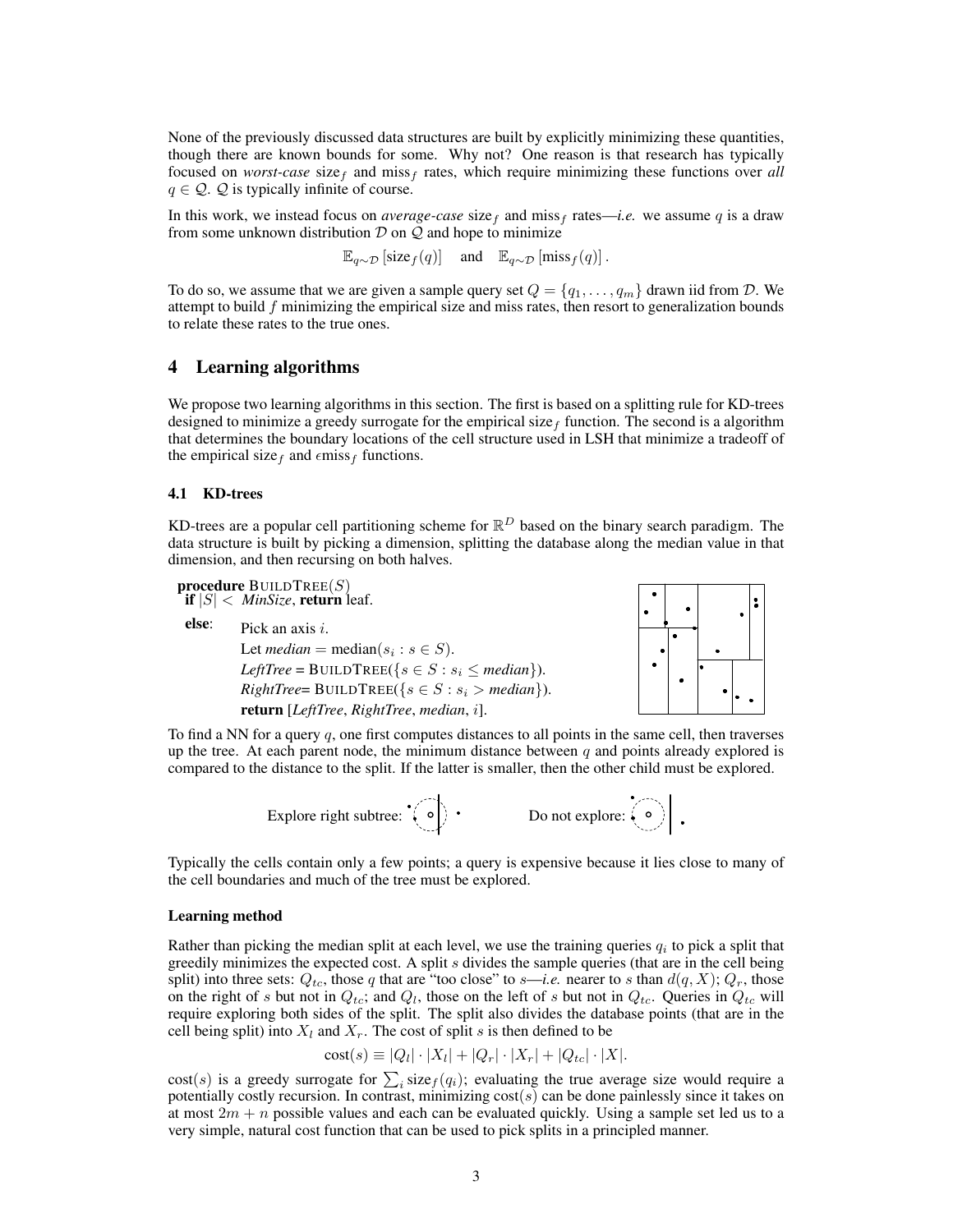### 4.2 Locality sensitive hashing

LSH was a tremendous breakthrough in NN search as it led to data structures with provably sublinear (in the database size) retrieval time for approximate NN searching. More impressive still, the bounds on retrieval are independent of the dimensionality of the database. We focus on the LSH scheme for the  $\|\cdot\|_p$  norm  $(p \in (0, 2])$ , which we refer to as  $LSH_p$ . It is built on an extremely simple space partitioning scheme which we refer to as a *rectilinear cell structure* (RCS).

# procedure  $\mathsf{BULDRCS}(X\subset\mathbb R^D)$

Let  $R \in \mathbb{R}^{O(\log n) \times d}$  with  $R_{ij}$  iid draws from a p-stable distribution.<sup>1</sup>

Project database down to  $O(\log n)$  dimensions:  $x_i \mapsto Rx_i.$ 

Uniformly grid the space with  $B$  bins per direction.

See figure 4, left panel, for an example. On query  $q$ , one simply finds the cell that  $q$  belongs to, and returns the nearest  $x$  in that cell.

In general,  $LSH_p$  requires many RCSs, used in parallel, to achieve a constant probability of success; in many situations one may suffice [11]. Note that  $LSH<sub>p</sub>$  only works for distances at a single scale R: the specific guarantee is that LSH<sub>p</sub> will return a point  $x \in X$  within distance  $(1 + \epsilon)R$  of q as long as  $d(q, X) < R$ . To solve the standard  $\epsilon$  approximate NN problem, one must build  $O(\log(n/\epsilon))$  $LSH_p$  structures.

### Learning method

We apply our learning framework directly to the class of RCSs since they are the core structural component of  $LSH_p$ . We consider a slightly wider class of RCSs where the bin widths are allowed to vary. Doing so potentially allows a *single* RCS to work at multiple scales if the bin positions are chosen appropriately. We give a simple procedure that selects the bin boundary locations.

We wish to select boundary locations minimizing the cost  $\sum_i \epsilon \text{miss}_f(q_i) + \lambda \text{size}_f(q_i)$ , where  $\lambda$  is a tradeoff parameter (alternatively, one could fix a miss rate that is reasonable, say 5%, and minimize the size). The optimization is performed along one dimension at a time. Fortunately, the optimal binning along a dimension can be found by dynamic programming. There are at most  $m+n$  possible boundary locations; order them from left to right. The cost of placing the boundaries at  $p_1, p_2, p_{B+1}$ can be decomposed as  $c[p_1, p_2] + \cdots + c[p_B, p_{B+1}]$ , where

$$
c[p_i, p_{i+1}] = \sum_{q \in [p_i, p_{i+1}]} \epsilon \text{miss}_f(q) + \lambda \sum_{q \in [p_i, p_{i+1}]} |\{x \in [p_i, p_{i+1}]\}|.
$$

Let D be our dynamic programming table where  $D[p, i]$  is defined as the cost of putting the *i*th boundary at position p and the remaining  $B + 1 - i$  to the right. Then  $D[p, i] = \min_{p' \geq p} c[p, p'] +$  $D[p', i-1].$ 

# 5 Generalization theory

In our framework, a nearest neighbor data structure is learned by specifically designing it to perform well on a set of sample queries. Under what conditions will this search structure have good performance on future queries?

Recall the setting: there is a database  $X = \{x_1, \ldots, x_n\}$ , sample queries  $Q = \{q_1, \ldots, q_m\}$  drawn iid from some distribution D on Q, and we wish to learn a data structure  $f: Q \to 2^X$  drawn from a function class *F*. We are interested in the generalization of size  $f(q) \equiv \frac{|f(q)|}{n}$  $\frac{(q)}{n}$ , and miss  $f(q) \equiv$  $\frac{|\Gamma_k(q)\setminus f(q)|}{k}$ , both of which have range  $[0, 1]$  (emiss $f(q)$  can be substituted for miss $f(q)$  throughout this section).

Suppose a data structure f is chosen from some class  $\mathcal{F}$ , so as to have low empirical cost

$$
\frac{1}{m}\sum_{i=1}^{m}\text{size}_{f}(q_i) \quad \text{and} \quad \frac{1}{m}\sum_{i=1}^{m}\text{miss}_{f}(q_i).
$$

 ${}^{1}\mathcal{D}_{p}$  is p-stable if for any  $v \in \mathbb{R}^{d}$  and  $Z, X_{1}, \ldots, X_{d}$  drawn iid from  $\mathcal{D}_{p}, \langle v, X \rangle \stackrel{d}{=} ||v||_{p}Z$ . For example,  $\mathcal{N}(0, 1)$  is 2-stable.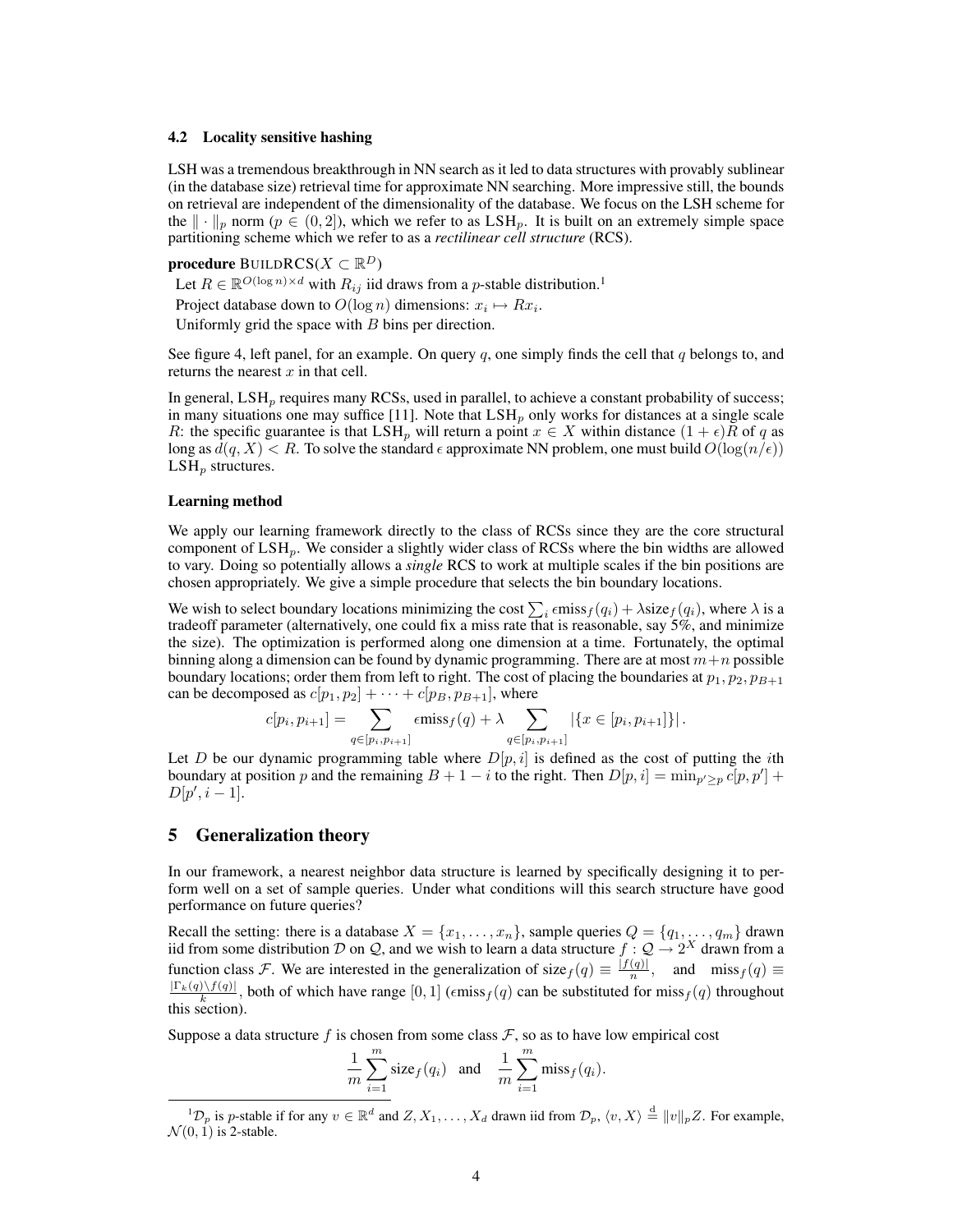Can we then conclude that data structure  $f$  will continue to perform well for subsequent queries drawn from the underlying distribution on Q? In other words, are the empirical estimates above necessarily close to the true expected values  $\mathbb{E}_{q\sim\mathcal{D}}$ size $_f(q)$  and  $\mathbb{E}_{q\sim\mathcal{D}}$ miss $_f(q)$ ?

There is a wide range of uniform convergence results which relate the difference between empirical and true expectations to the number of samples seen (in our case,  $m$ ) and some measure of the complexity of the two classes {size f :  $f \in \mathcal{F}$ } and {miss f :  $f \in \mathcal{F}$ }. The following is particularly convenient to use, and is well-known [12, theorem 3.2].

**Theorem 1.** Let G be a set of functions from a set Z to [0, 1]. Suppose a sample  $z_1, \ldots, z_m$  is drawn *from some underlying distribution on*  $Z$ *. Let*  $\mathcal{G}_m$  *denote the restriction of*  $G$  *to these samples, that is,* 

$$
\mathcal{G}_m = \{ (g(z_1), g(z_2), \ldots, g(z_m)) : g \in \mathcal{G} \}.
$$

*Then for any*  $\delta > 0$ *, the following holds with probability at least*  $1 - \delta$ *:* 

$$
\sup_{g\in\mathcal{G}}\left|\mathbb{E}g-\frac{1}{m}\sum_{i=1}^mg(z_i)\right| \leq 2\sqrt{\frac{2\log|\mathcal{G}_m|}{m}}+\sqrt{\frac{\log(2/\delta)}{m}}.
$$

This can be applied immediately to the kind of data structure used by LSH.

**Definition 2.** A  $(u_1, \ldots, u_d, B)$ -rectilinear cell structure (RCS) in  $\mathbb{R}^D$  is a partition of  $\mathbb{R}^D$  into  $B^d$ *cells given by*

$$
x \mapsto (h_1(x \cdot u_1), \dots, h_d(x \cdot u_d)),
$$

where each  $h_i : \mathbb{R} \to \{1, \ldots, B\}$  is a partition of the real line into B intervals.

**Theorem 3.** Fix any vectors  $u_1, \ldots, u_d \in \mathbb{R}^D$ , and, for some positive integer B, let the set of data structures F consist of all  $(u_1,\ldots,u_d,B)$ -rectilinear cell structures in  $\mathbb{R}^D$ . Fix any database of  $n$ points  $X \subset \mathbb{R}^D$ . Suppose there is an underlying distribution over queries in  $\mathbb{R}^D$ , from which m *sample queries*  $q_1, \ldots, q_m$  *are drawn. Then* 

$$
\sup_{f \in \mathcal{F}} \left| \mathbb{E}[\text{miss}_f] - \frac{1}{m} \sum_{i=1}^m \text{miss}_f(q_i) \right| \le 2\sqrt{\frac{2d(B-1)\log(m+n)}{m}} + \sqrt{\frac{\log(2/\delta)}{m}}
$$

*and likewise for size<sub>f</sub>*.

*Proof.* Fix any  $X = \{x_1, \ldots, x_n\}$  and any  $q_1, \ldots, q_m$ . In how many ways can these points be assigned to cells by the class of all  $(u_1, \ldots, u_d, B)$ -rectilinear data structures? Along each axis  $u_i$ there are  $B - 1$  boundaries to be chosen and only  $m + n$  distinct locations for each of these (as far as partitioning of the  $x_i$ 's and  $q_i$ 's is concerned). Therefore there are at most  $(m+n)^{d(B-1)}$  ways to carve up the points. Thus the functions  $\{\text{miss}_f : f \in \mathcal{F}\}\$  (or likewise,  $\{\text{size}_f : f \in \mathcal{F}\}\$ ) collapse to a set of size just  $(m+n)^{d(B-1)}$  when restricted to m queries; the rest follows from theorem 1.

This is good generalization performance because it depends only on the *projected* dimension, not the original dimension. It holds when the projection directions  $u_1, \ldots, u_d$  are chosen randomly, but, more remarkably, even if they are chosen based on  $X$  (for instance, by running PCA on  $X$ ). If we learn the projections as well (instead of using random ones) the bound degrades substantially.

Theorem 4. *Consider the same setting as Theorem 3, except that now* F *ranges over*  $(u_1,\ldots,u_d,B)$ -rectilinear cell structures for all choices of  $u_1,\ldots,u_d \in \mathbb{R}^D$ . Then with proba*bility at least*  $1 - \delta$ *,* 

$$
\sup_{f \in \mathcal{F}} \left| \mathbb{E}[\text{miss}_f] - \frac{1}{m} \sum_{i=1}^m \text{miss}_f(q_i) \right| \le 2\sqrt{\frac{2 + 2d(D + B - 2)\log(m + n)}{m}} + \sqrt{\frac{\log(2/\delta)}{m}}
$$

*and likewise for size*  $f$ *.* 

*Proof.* Again, fix any  $X = \{x_1, \ldots, x_n\}$  and any  $q_1, \ldots, q_m$ ; this time there are a lot more ways to partition these points into cells. For each  $1 \leq i \leq d$ , first a direction  $u_i$  needs to be specified, then a binning along that direction. The  $B - 1$  bin boundaries are parallel hyperplanes; imagine first selecting one of them. By standard results, for instance [13, page 233], there are a total of at most  $2(m+n)^{D}$  ways to do this. Then pick the  $B-2$  hyperplanes parallel to this first one: for each, there are  $m + n$  choices. Thus there are at most  $2(m + n)^{D+B-2}$  ways to select the binning for each i, and thus at most  $2(m+n)^{d(D+B-2)}$  ways to divide the database points and queries into cells.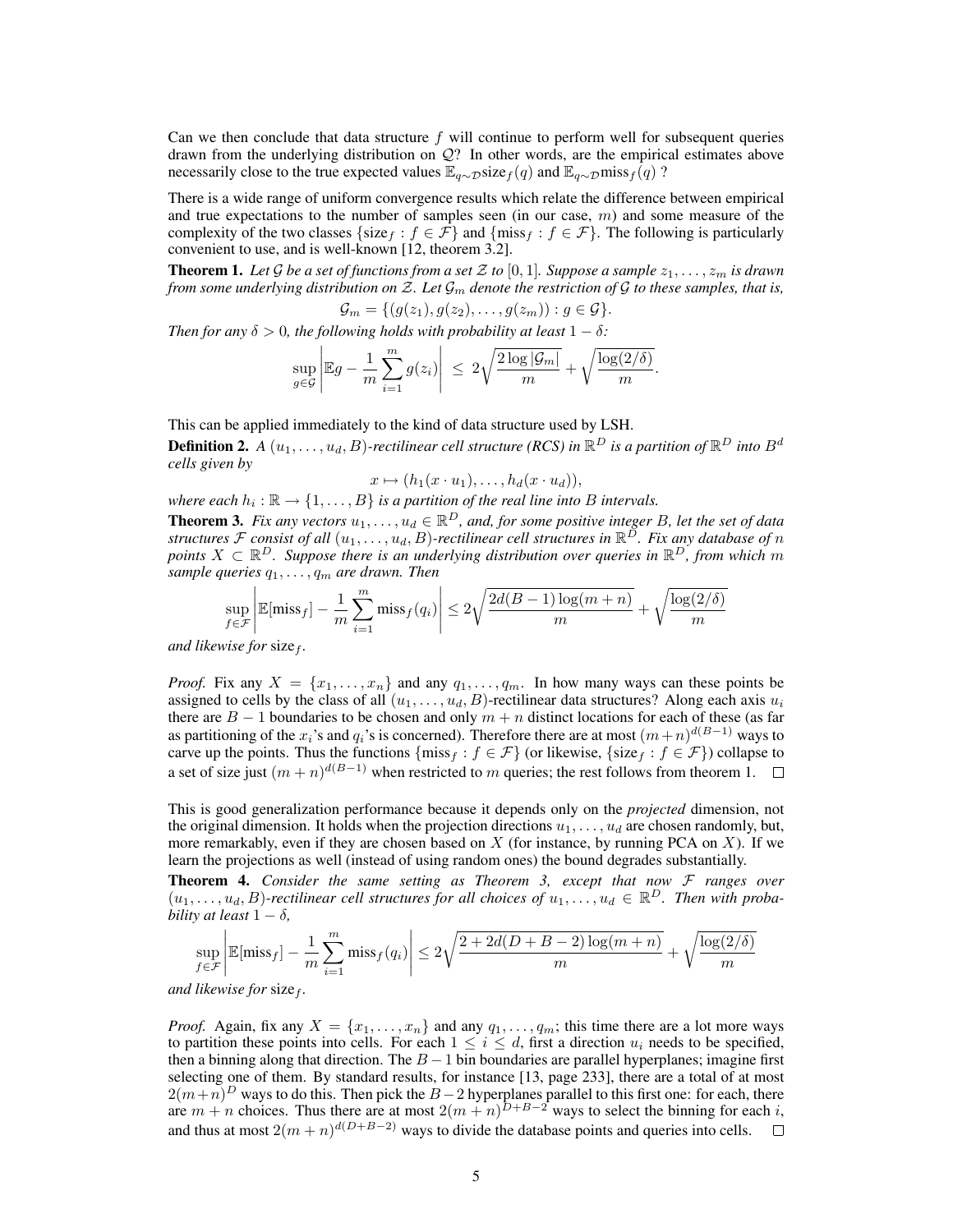

Figure 1: Left: Outer ring is the database; inner cluster of points are the queries. Center: KD-tree with standard median splits. **Right**: KD-tree with learned splits.

KD-trees are slightly different than RCSs: the directions  $u_i$  are simply the coordinate axes, and the number of partitions per direction varies (*e.g.* one direction may have 10 partitions, another only 1).

**Theorem 5.** Let F be the set of all depth  $\eta$  KD-trees in  $\mathbb{R}^D$  and  $X \subset \mathbb{R}^D$  be a database of points. Suppose there is an underlying distribution over queries in  $\mathbb{R}^D$  from which  $q_1, \ldots q_m$  are drawn. *Then with probability at least*  $1 - \delta$ ,

$$
\sup_{f \in \mathcal{F}} \left| \mathbb{E}[\text{miss}_f] - \frac{1}{m} \sum_{i=1}^m \text{miss}_f(q_i) \right| \le 2\sqrt{\frac{(2^{n+1} - 2)\log(D(3m+n))}{m}} + \sqrt{\frac{\log(2/\delta)}{m}}
$$

*Proof.* Consider a depth 1 KD-tree (single split). There are D possible directions to choose; and for each, there are at most  $3m + n$  possible divider locations. Each database point either falls to the left or right of the boundary, giving the  $n$ . For the sample query points, each query either falls to the left or right, giving m, but we must add an additional  $2m$  depending on whether the boundary falls close enough to each  $q$  (on the right or left) to put it in the "too close" set.

At the next level, we are choosing splits for two separate sets: the points that fell on the left of the first split and those on the right. We cannot treat these as two independent problems as the choice of split on the right could affect size  $f(q)$  for a query q on the left if it is close to the boundary. At depth two, then, there are at most  $D(3m + n) \cdot D(3m + n) = (D(3m + n))^2$  possible *total* choices for the two boundaries. For a depth  $\eta$  tree we have at most

$$
\prod_{i=1}^{\eta} \left( D(3m+n) \right)^{2^i}
$$

total possibilities. Applying the uniform convergence bound then gives the result.

 $\Box$ 

A KD-tree utilizing median splits has depth  $\eta \leq \log n$ . The depth of a KD-tree with learned splits can be higher, though we found empirically that the depth was always much less than  $2 \log n$  (and can of course be restricted manually). KD-trees require significantly more samples than RCSs to generalize; the class of KD-trees is much more complex than that of RCSs.

# 6 Experiments

### 6.1 KD-trees

First let us look at a simple example comparing the learned splits to median splits. Figure 1 shows a 2-dimensional dataset and the cell partitions produced by the learned splits and the median splits. The KD-tree constructed with the median splitting rule places nearly all of the boundaries running right through the queries. As a result, nearly the entire database will have to be searched for queries drawn from the center cluster distribution. The KD-tree with the learned splits places most of the boundaries right around the actual database points, ensuring that fewer leaves will need to be examined for each query. We compare the actual numbers below ("Toy" in second table below).

We now show results on several datasets from the UCI repository and 2004 KDD cup competition. We restrict attention to relatively low-dimensional datasets  $(D < 100)$  since that is the domain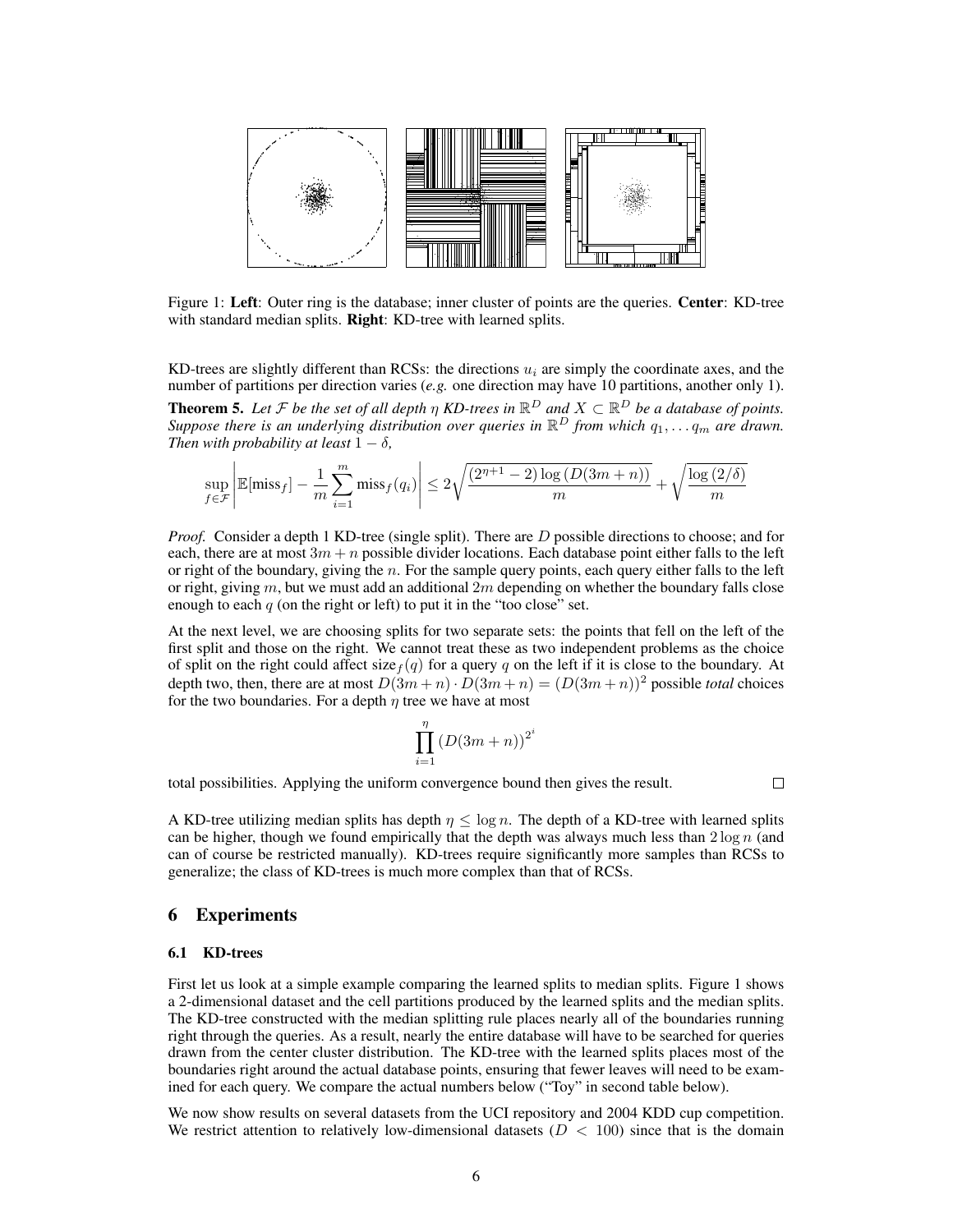in which KD-trees are typically applied. These experiments were all conducted using a modified version of Mount and Arya's excellent KD-tree software [14]. For the first set of experiments, we used a randomly selected subset of the dataset as the database and a separate small subset as the test queries. For the sample queries, we used the database itself—*i.e. no additional data was used to build the learned KD-tree*.

The following table shows the results. We compare performance in terms of the average number of database points we have to compute distances to on a test set.

| data set         | DB size | test pts | dim | # distance calculations |               | $\%$        |
|------------------|---------|----------|-----|-------------------------|---------------|-------------|
|                  |         |          |     | median split            | learned split | improvement |
| Corel (UCI)      | 32k     | 5k       | 32  | 1035.7                  | 403.7         | 61.0        |
| Covertype (UCI)  | 100k    | 10k      | 55  | 20.8                    | 18.4          | 11.4        |
| Letter (UCI)     | 18k     | 2k       | 16  | 470.1                   | 353.8         | 27.4        |
| Pen digits (UCI) | 9k      | 1k       | 16  | 168.9                   | 114.9         | 31.9        |
| Bio (KDD)        | 100k    | 10k      | 74  | 1409.8                  | 1310.8        | 7.0         |
| Physics (KDD)    | 100k    | 10k      | 78  | 1676.6                  | 404.0         | 75.9        |

The learned method outperforms the standard method on all of the datasets, showing a very large improvement on several of them. Note also that even the standard method exhibits good performance, often requiring distance calculations to less than one percent of the database. We are showing strong improvements on what are already quite good results.

What about when the query distribution is different than the database distribution? We took the datasets above that split into multiple classes and divided them into separate query and database sets. The following table shows the performance comparison.

| data set   | query/DB              | train pts | DB size | # distance calculations |               | $\%$        |
|------------|-----------------------|-----------|---------|-------------------------|---------------|-------------|
|            |                       |           |         | median split            | learned split | improvement |
| Covertype  | {1}/{2-8}             | 30k       | 100k    | 4387.0                  | 31.5          | 99.3        |
| Letter     | $\{w-z\}$ / $\{a-v\}$ | 2.5k      | 16k     | 2108.2                  | 1529.6        | 27.4        |
| Pen digits | ${4}$ / ${0-3, 5-9}$  | 1k.       | 9k      | 1860.6                  | 1410.9        | 24.2        |
| Toy        | cluster/ring          | 250       | 200     | 162.9                   | 78.4          | 51.9        |

Notice how the performance of KD-trees has degraded as compared to the previous experiments. We see a dramatic improvement for the Covertype dataset, and a reasonably strong improvement for the rest of the datasets.

We additionally experimented with the 'Corel50' image dataset. It is divided into 50 classes (*e.g.* air shows, bears, tigers, fiji) containing 100 images each. We used the 371-dimensional "semantic space" representation of the images recently developed in a series of image retrieval papers (see *e.g.* [15]). This dataset allows us to explore the effect of differing query and database distributions in a natural setting. It also demonstrates that KD-trees with learned parameters can perform well on high-dimensional data.

Figure 2 shows the results of running KD-trees using median and learned splits. In each case, 4000 images were chosen for the database (from across all the classes) and images from select classes were chosen for the queries. The "All" queries were chosen from all classes; the "Animals" were chosen from the 11 animal classes; the "N. American animals" were chosen from 5 of the animal clases; and the "Bears" were chosen from the two bear classes. Standard KD-trees are performing somewhat better than brute force in these experiments. The learned KD-trees yield much faster retrieval times across a range of approximation errors.

Figure 3 shows the number of distance calculations versus the query distributions. The learning method is able to take advantage of simpler query distributions, whereas the performance of the standard method actually degrades.

# 6.2 RCS/LSH

Figure 4 is a simple example showing the effect of the learning algorithm. The queries and DB are drawn from the same distribution. Notice how the learning algorithm adjusts the bin boundaries to the regions of density.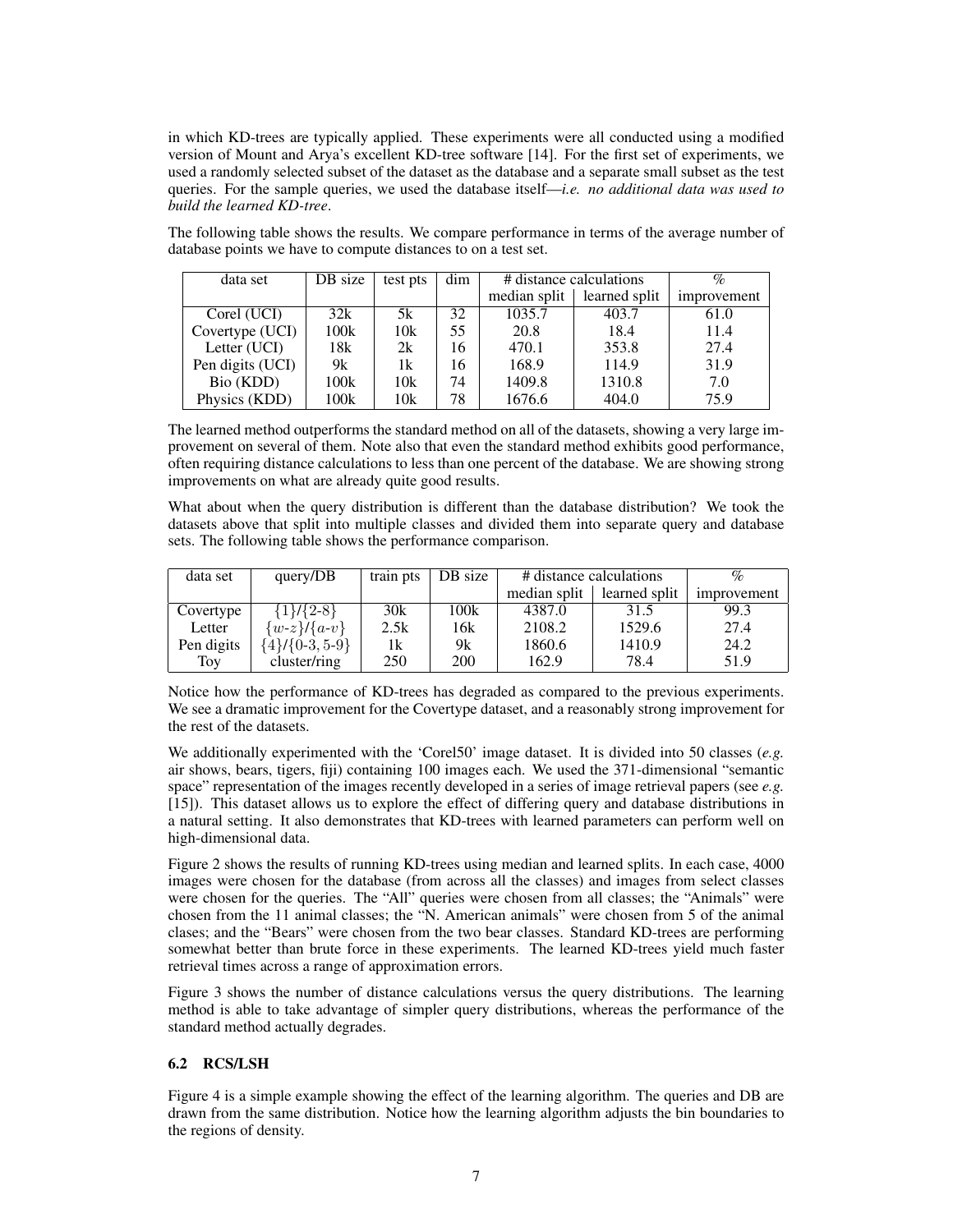

Figure 2: Percentage of DB examined as a function of  $\epsilon$  (the approximation factor) for various query distributions.



Figure 3: Percentage of DB examined for exact NN search as a function of the query distribution. Quantity in parentheses denotes the number of classes queries were drawn from.



Figure 4: Example RCSs. Left: Standard RCS. Right: Learned RCS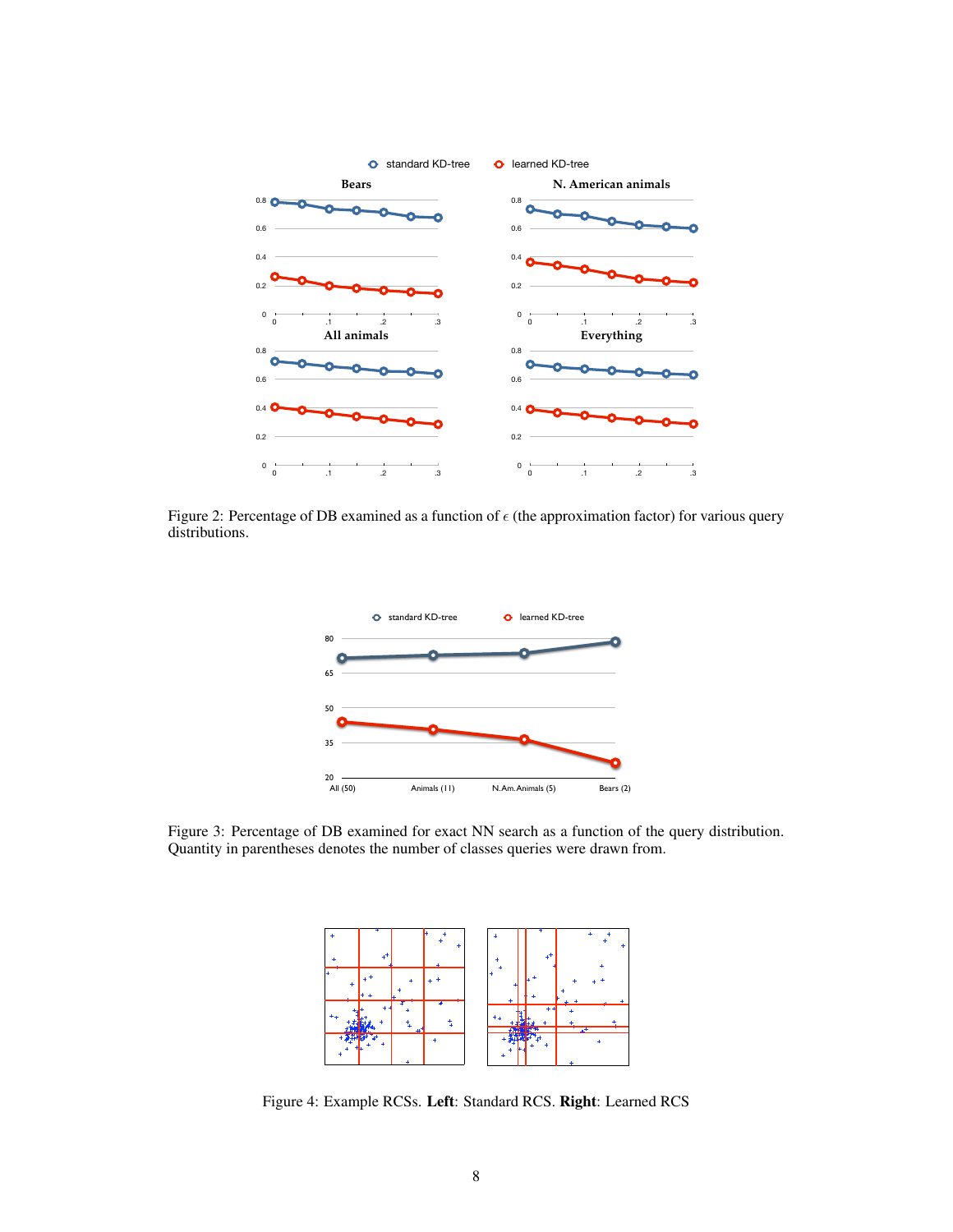

Figure 5: Left: Physics dataset. Right: MNIST dataset.

Experimenting with RCS structures is somewhat challenging since there are two parameters to set (number of projections, number of boundaries), an approximation factor  $\epsilon$ , and two quantities to compare (size and miss). We compare the size and miss rates of standard RCSs to tuned ones. We swept over the two parameters to get results for the standard RCSs. Results for learned RCSs were obtained using only a single (essentially unoptimized) setting of the parameters. Rather than minimizing a tradeoff between size<sub>f</sub> and miss<sub>f</sub>, we constrained the miss rate and optimized the size<sub>f</sub>. The constraint was varied between runs (*e.g.* 2%, 4%, *etc.*) to get results comparable to the standard RCS runs.

Figure 5 shows the comparison on databases of 10k points drawn from the MNIST and Physics datasets (2.5k points were used as sample queries). We see a marked improvement for the Physics dataset and a small improvement for the MNIST dataset. We suspect that the learning algorithm helps substantially for the physics data because the one-dimensional projections are highly nonuniform whereas the MNIST one-dimensional projections are much more uniform.

# 7 Conclusion

The primary contribution of this paper is demonstrating that building a NN search structure can be fruitfully viewed as a learning problem. We used this framework to develop algorithms that learn RCSs and KD-trees optimized for a query distribution. We suspect that this framework can be applied to develop learning algorithms for other data structures, including those designed for search in more general types of spaces and those geared towards intrinsically low-dimensional spaces.

We expect that even stronger results may be obtained by using the framework to develop a novel data structure from the ground up, rather than to simply tune an existing data structure. Moreover, margin-based generalization bounds may allow the use of richer classes of data structures.

# Acknowledgements

Thanks to Nikhil Rasiwasia, Sunhyoung Han, and Nuno Vasconcelos for providing the Corel50 data.

### References

- [1] J. H. Friedman, J. L. Bentley, and R. A. Finkel. An algorithm for finding best matches in logarithmic expected time. *ACM Transactions on Mathematical Software*, 3(3):209–226, 1977.
- [2] S. Arya, D. M. Mount, N. S. Netanyahu, R. Silverman, and A. Wu. An optimal algorithm for approximate nearest neighbor searching. *Journal of the ACM*, 45(6):891–923, 1998.
- [3] T. Liu, A. W. Moore, A. Gray, and K. Yang. An investigation of practical approximate neighbor algorithms. In *Neural Information Processing Systems (NIPS)*, 2004.
- [4] S. Dasgupta and Y. Freund. Random projection trees and low dimensional manifolds. Technical report, UCSD, 2007.
- [5] P. Indyk. Nearest neighbors in high dimensional spaces. In J. E. Goodman and J. O'Rourke, editors, *Handbook of Discrete and Computational Geometry*. CRC Press, 2006.